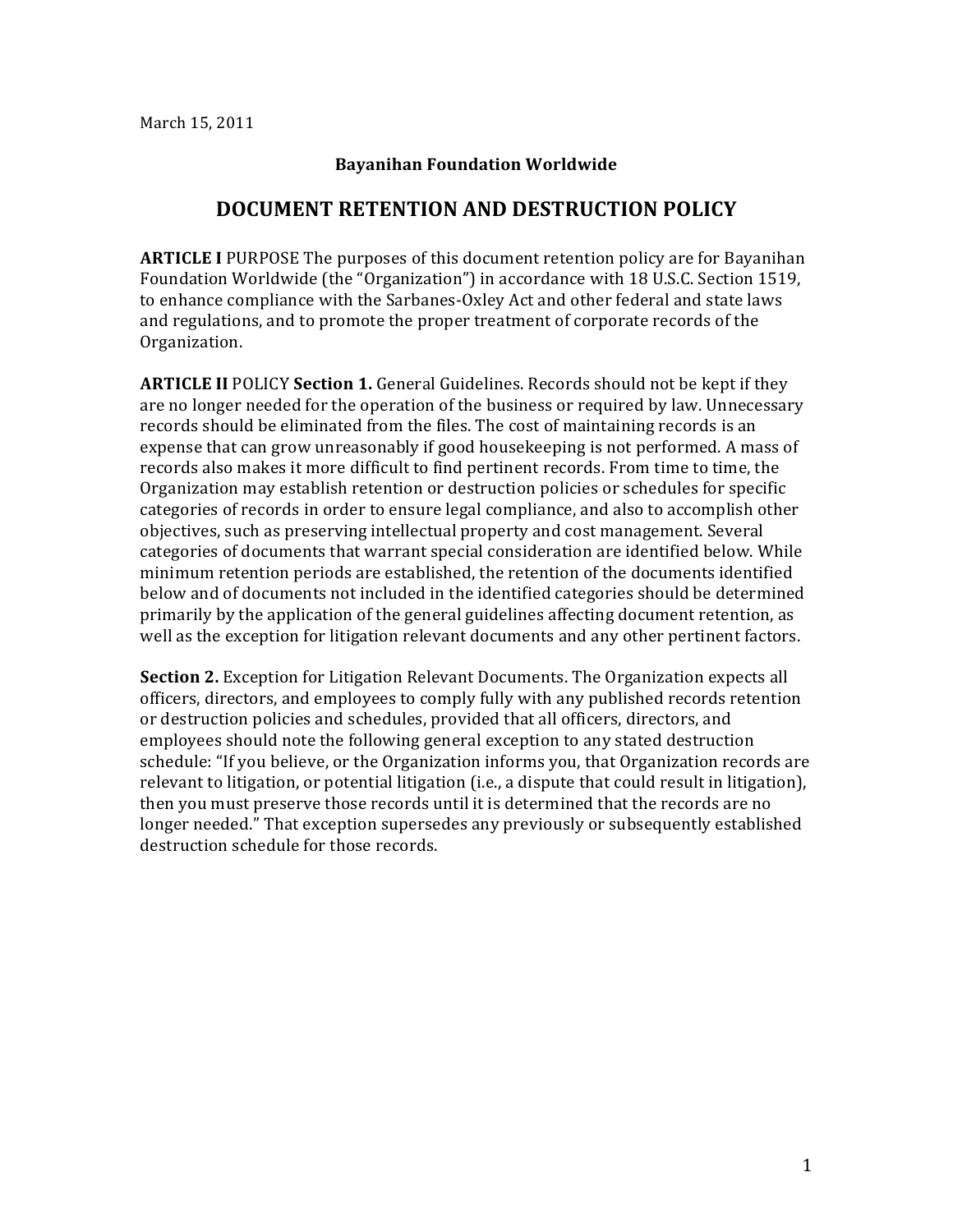**Section 3.** Policy and Minimum Retention Periods for Specific Categories: a. Press Releases/Public Filings. The Organization should retain permanent copies of all press releases and publicly filed documents under the theory that the Organization should have its own copy to test the accuracy of any document a member of the public can theoretically produce against the Organization.

b. Marketing and Sales Documents. The Organization should keep final copies of marketing and sales documents for the same period of time it keeps other corporate files, generally three years. An exception to the three-year policy may be sales invoices, contracts, leases, licenses, and other legal documentation. These documents should be kept for at least three years beyond the life of the agreement.

c. Development/Intellectual Property and Trade Secrets. Development documents are often subject to intellectual property protection in their final form (e.g., patents and copyrights). The documents detailing the development process are often also of value to the Organization and are protected as a trade secret where the Organization:

i. derives independent economic value from the secrecy of the information; and

ii. has taken affirmative steps to keep the information confidential.

The Organization should keep all documents designated as containing trade secret information for at least the life of the trade secret. d. Electronic Mail. E-mail that needs to be saved should be either:

i. printed in hard copy and kept in the appropriate file; or

ii. downloaded to a computer file and kept electronically or on disk as a separate file.

The retention period depends upon the subject matter of the e-mail, as covered elsewhere in this policy.

e. Other Electronic Documents and Records. Electronic documents will be retained as if they were paper documents. Therefore, any electronic files, including records of donations made online, that fall into one of the document types on the above schedule will be maintained for the appropriate amount of time. Backup and recovery methods will be tested on a regular basis.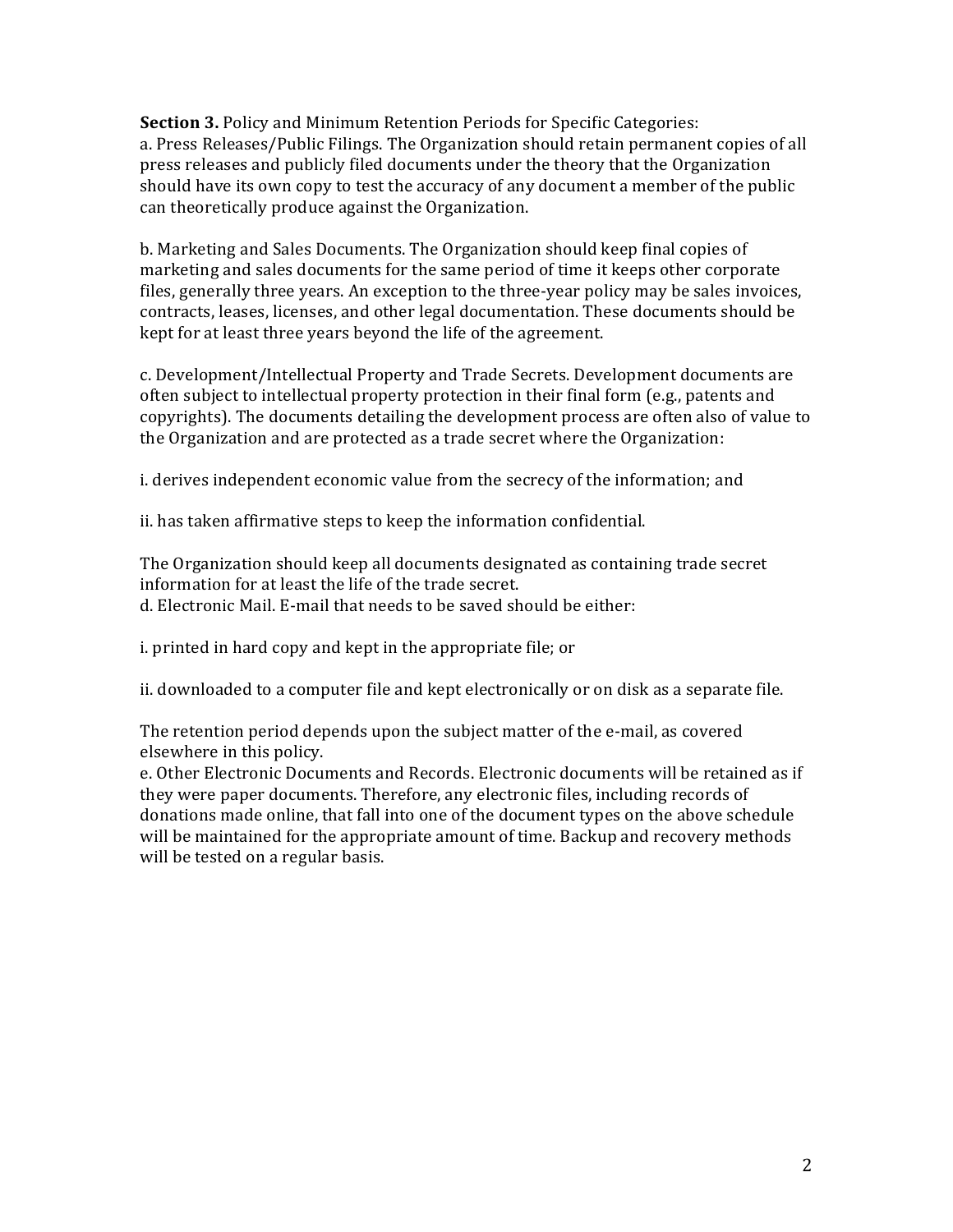**Section 4.** Document Retention Schedule. The Organization follows the document retention procedures set forth below. Documents that are not listed, but are substantially similar to those listed in the Schedule will be retained for the appropriate length of time.

**Section 5.** Emergency Planning. The Organization's records will be stored in a safe, secure and accessible manner. Documents and financial files that are essential to keeping the Organization operating in an emergency will be duplicated or backed up at least every week and maintained off site.

**Section 6.** Document Destruction. The Organization's Director of Operations is responsible for the ongoing process of identifying its records, which have met the required retention period and overseeing their destruction. Destruction of financial and personnel-related documents will be accomplished by shredding. Document destruction will be suspended immediately, upon any indication of an official investigation or when a lawsuit is filed or appears imminent. Destruction will be reinstated upon conclusion of the investigation.

**Section 7.** Compliance. Failure on the part of trustees, officers, or employees to follow this policy can result in possible civil and criminal sanctions against the Organization and its trustees, officers, and employees and possible disciplinary action against responsible individuals. The Director of Operations and finance committee chair will periodically review these procedures with legal counsel or the Organization's certified public accountant to ensure that they are in compliance with new or revised regulations.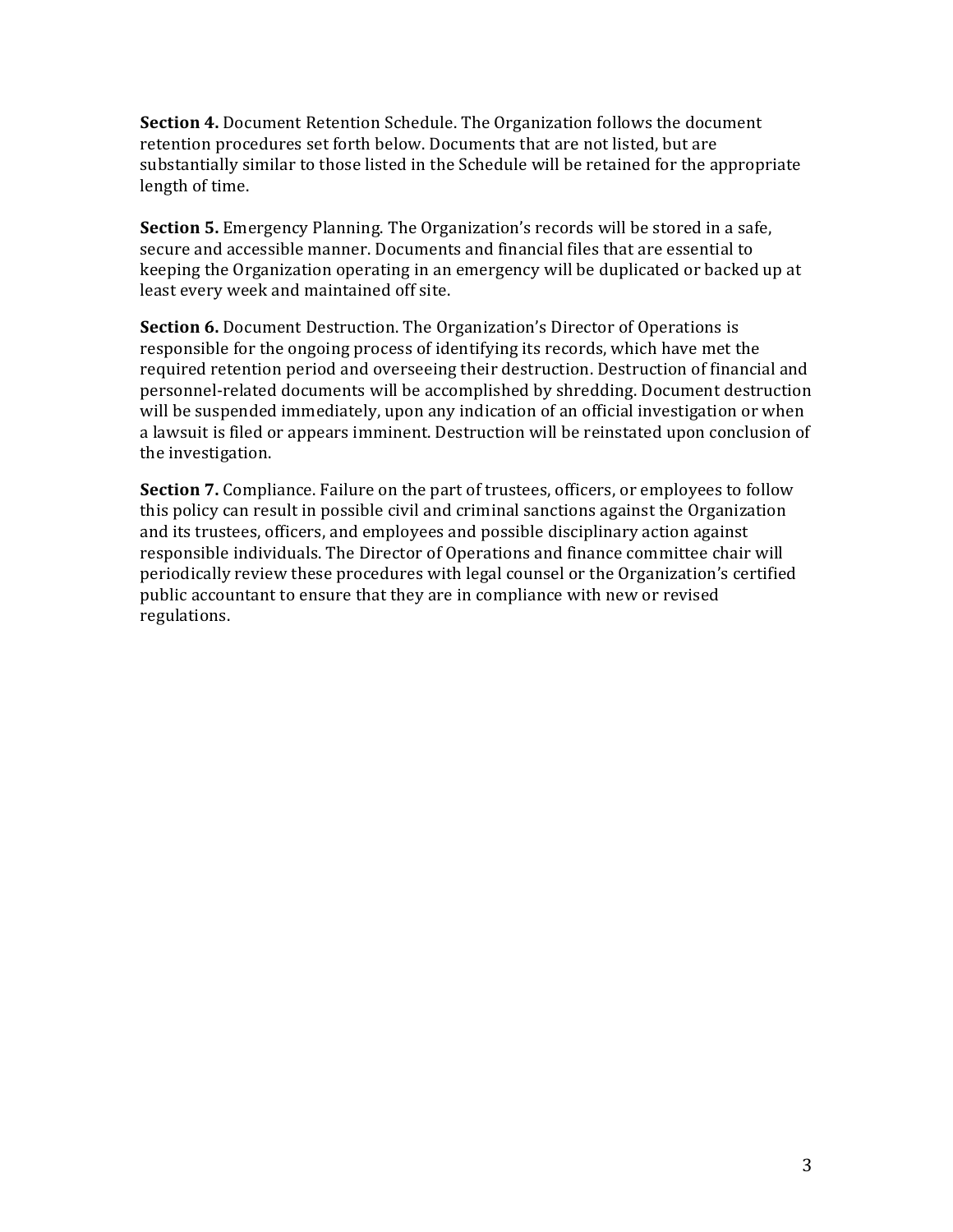## **Document Retention Schedule**

| Articles of Incorporation                         | Permanent |                          |
|---------------------------------------------------|-----------|--------------------------|
| <b>Organization By Laws</b>                       | Permanent |                          |
| <b>Minutes of Directors Meetings</b>              | Permanent |                          |
| <b>State Qualification of Doing Business</b>      | Permanent |                          |
| <b>Federal Tax Records</b>                        |           |                          |
| <b>Form 990</b>                                   | Permanent |                          |
| <b>IRS Exemption letter</b>                       | Permanent |                          |
| State tax exemption letter                        | Permanent |                          |
| <b>Accounting and Financial Records</b>           |           |                          |
| <b>Accounts Receivable and Subsidiary ledgers</b> |           | 10 years                 |
| Invoices                                          |           | 4 years                  |
| Cash receipts                                     |           | 4 years                  |
| Petty cash vouchers                               |           | 4 years                  |
| 1099 and other federal forms                      |           | 10 years                 |
| Check registers                                   |           | 10 years                 |
| General ledgers & operating ledgers               |           | while active $+9$ years  |
| Annual financial reports                          |           | while $active + 9$ years |
| Annual financial statements and audit reports     |           | Permanent                |
| <b>Business Records</b>                           |           |                          |
| Contracts, agreements, permanent deeds            |           | while active $+6$ years  |
| Permanent mortgage and note agreements            |           | while $active + 6$ years |
| Patent, copyright & trademark records             |           | while active $+12$ years |
| Permanent appraisals & environmental studies      |           | Permanent                |
| <b>Bank Records</b>                               |           |                          |
| <b>Bank statements</b>                            |           | 7 years                  |
| Wire transfer records                             |           | 7 years                  |